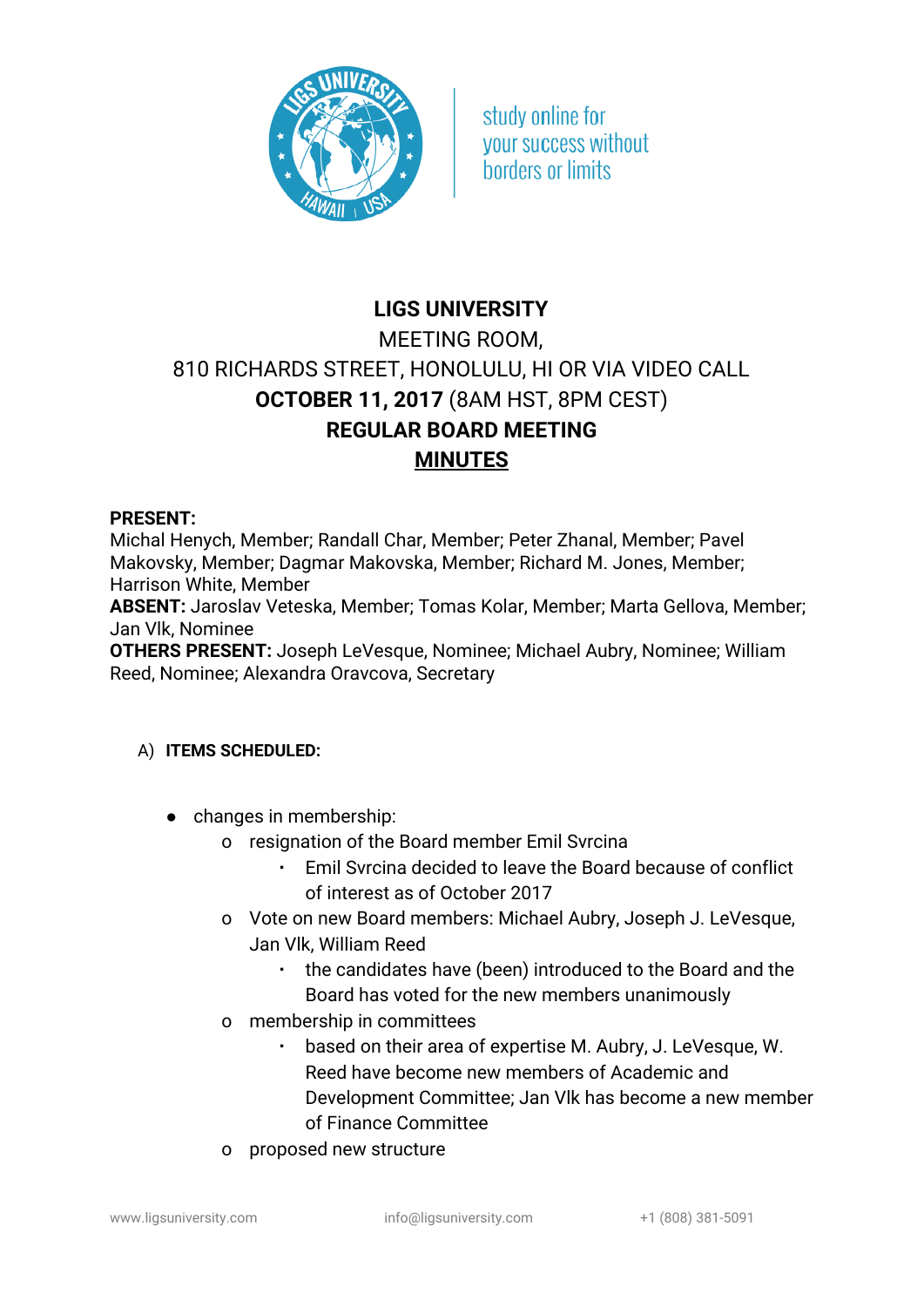

study online for **vour success without** horders or limits

- William Reed Chair
- Randall y Kunn Char vice chair
- Michal Henych vice chair
- o the Board members have voted for the proposed change in the structure of the Board
- DBA at LIGS University listed among Top 9 Online Doctorates in Marketing [\(https://www.bestmarketingdegrees.org/best-online-doctorates-marketing](https://www.bestmarketingdegrees.org/best-online-doctorates-marketing-degree-programs/) [-degree-programs/](https://www.bestmarketingdegrees.org/best-online-doctorates-marketing-degree-programs/) )
	- o Board has been informed about the great achievement of the DBA in Marketing program provided by LIGS University, which has been listed among Top 9 Online Doctorates in Marketing
- Information on progress in the accreditation process with WASC
	- o Board has been informed about the workshop with WSCUC Liaison Officer Lori Williams which took place on October 10, 2017
	- o the next step in the process is submission of the Institutional Report in July 2018 and SAV1 scheduled for September 2018
- evaluation of President
	- o interpretation and discussion over results of the evaluation
	- o The President performs outstanding (5) or excellent (4) performance in the areas: Relationship with the Board, Educational Leadership, Fiscal and Facilities Planning and Oversight, Personal Qualities.
		- These areas are considered a strength of the current LIGS University President Dr. Makovsky.
	- o Board lacks information (N) on President's performance in the area of Human Resources and Employee Relations; Community, State, and Public Relations; and President's ongoing personal professional development and education.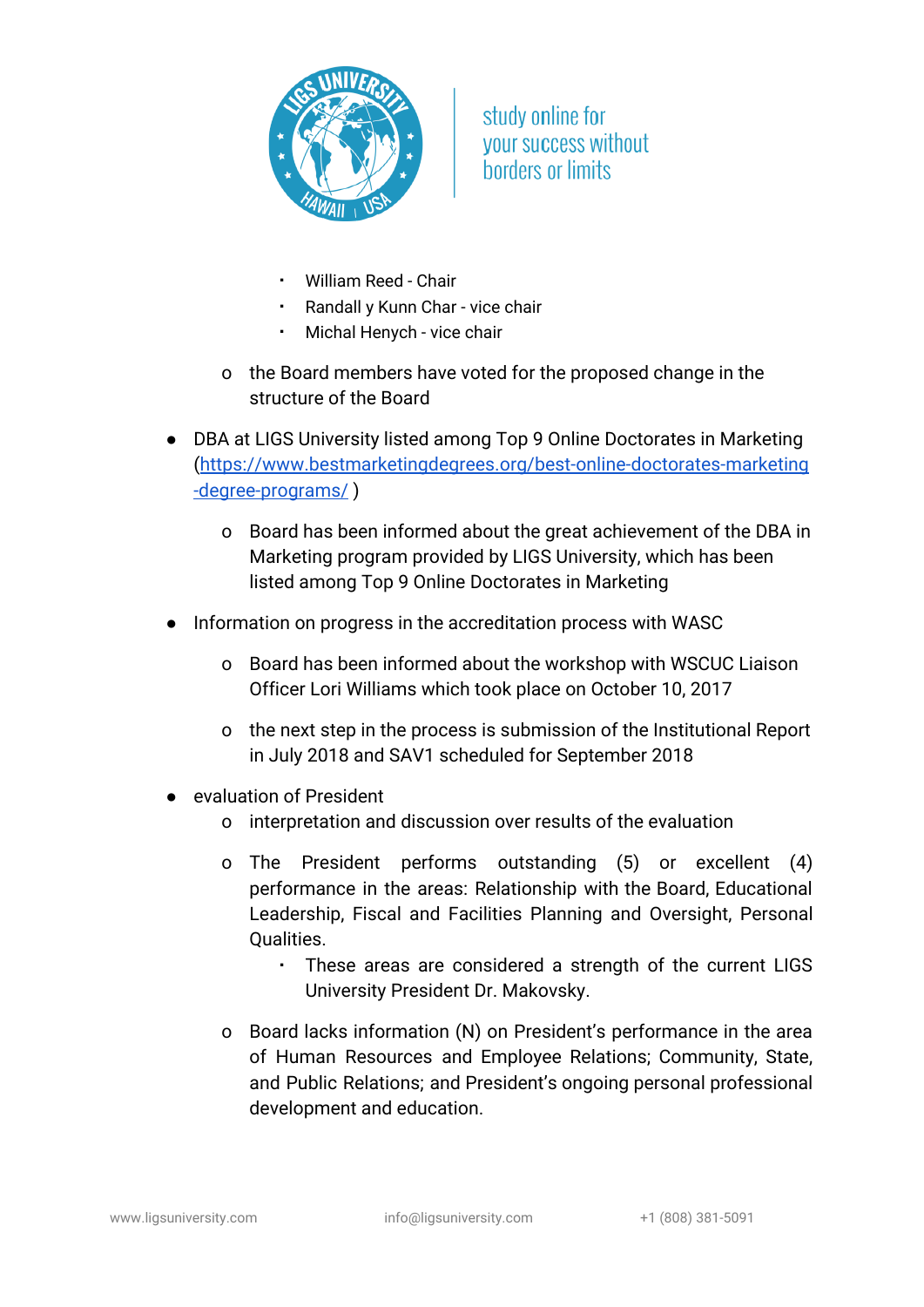

- These areas require improvement in terms of making the Board better informed of President's activities and endeavor.
- Strategy for 2018 2023
	- o discussion and adoption of the revised strategy
		- Board was presented with strategic plans regarding academic development at LIGS University as well as strategic financial plans and budgets as presented in the detailed Strategy document made available to the Board members for review in advance
		- the revised strategy has been adopted by the Board
- revised version of Board Bylaws
	- o the Board has discussed the revised version of Bylaws which has been sent to Board members for review in advance
	- o the revised Bylaws were adopted
- information on terms of service of individual Board members
	- o Board members have been informed and reminded about their term of service
	- o Board will vote on new/renewed memberships on the Board in the next meeting in January 2018
- schedule of Board meetings for 2018
	- o the Board has accepted the proposed schedule of meetings for 2018:
		- January 18, 2018
		- April 18, 2018
		- July 18, 2018
		- October 17, 2018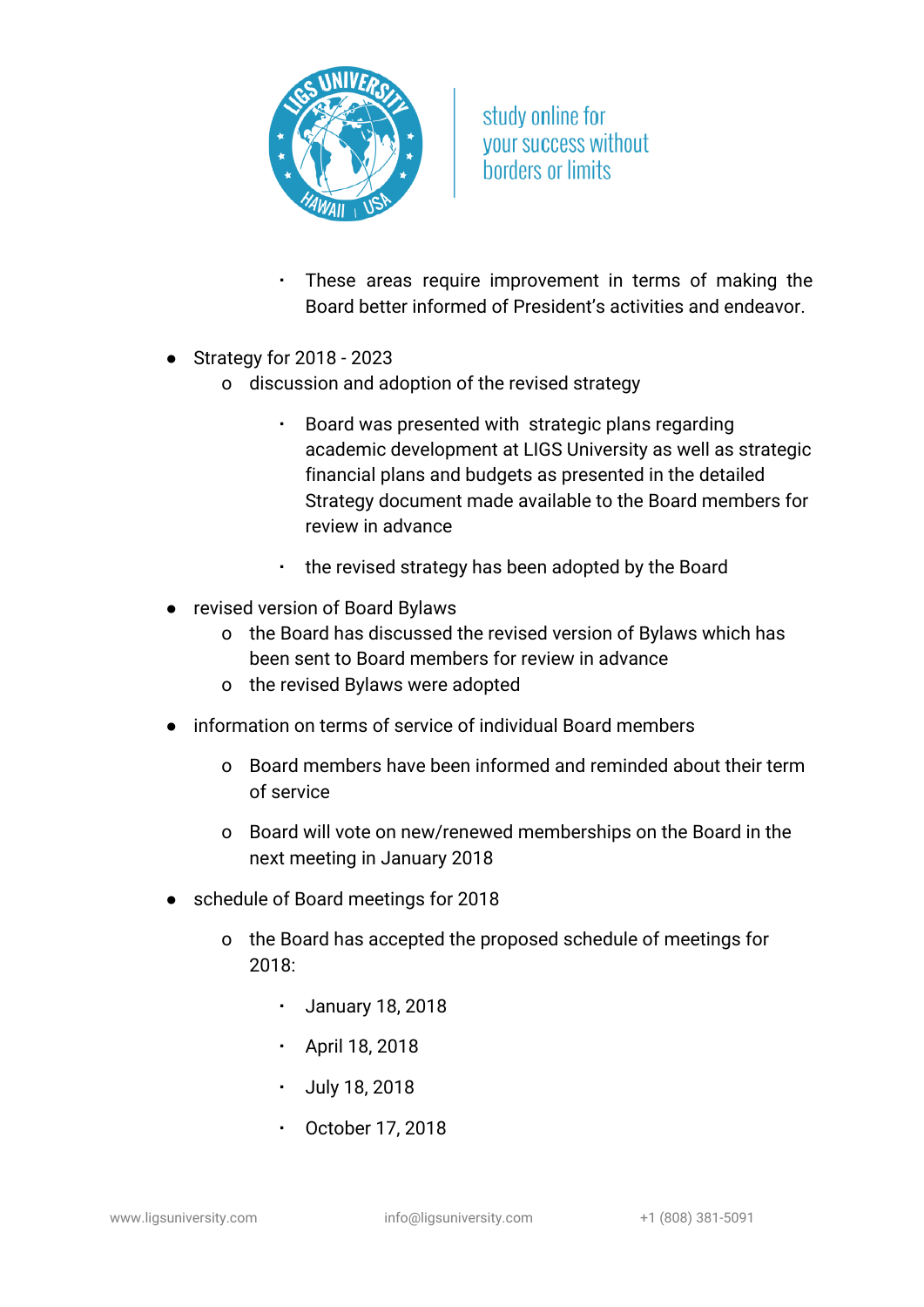

study online for your success without **horders or limits** 

- Plan of activities for 4Q 2017
	- o Online conferences
		- online conferences in English and other languages are planned for 4Q 2017
	- o Progress in the planned revision of the Interactive Online degree programs
		- Board has been informed about progress in regular Program Review process
	- o Faculty senate
		- President has informed Academic and Development Committee members about progress in preparation of procedures and processes of Faculty Senate; further steps will be discussed in the Academic and Development Committee in the upcoming weeks

### B) **DATES:**

The next meeting of the Board of Directors of LIGS University: January 18, 2017 (9AM HST, 8PM CET).

### **C) ADJOURNMENT:**

After discussing all points of the agenda the meeting of the Board of Directors of LIGS University was adjourned at 9:30AM HST.

Respectfully Submitted,

Alexandra Oravcova Secretary to the Board